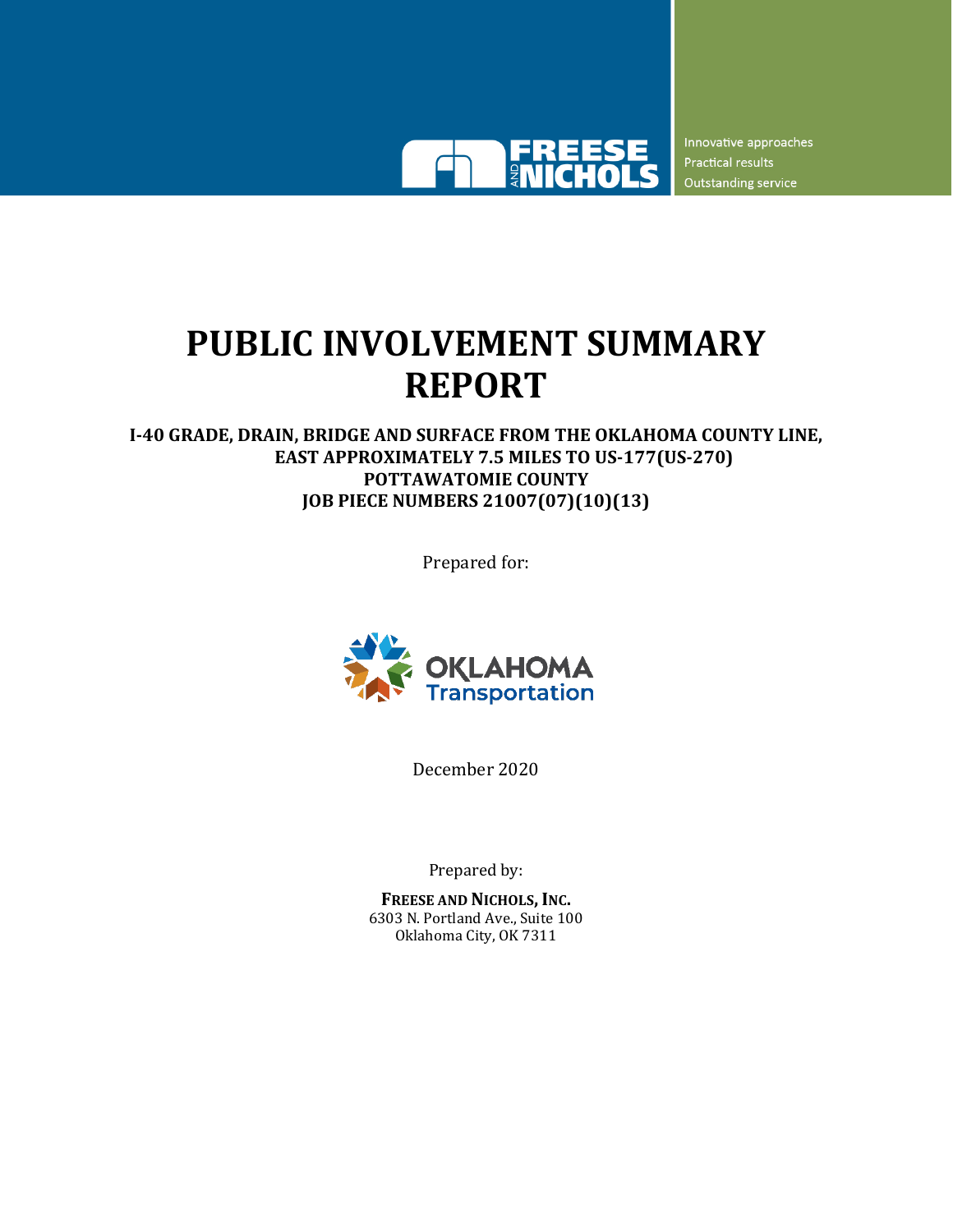Public Involvement Summary Report

I-40 Pottawatomie County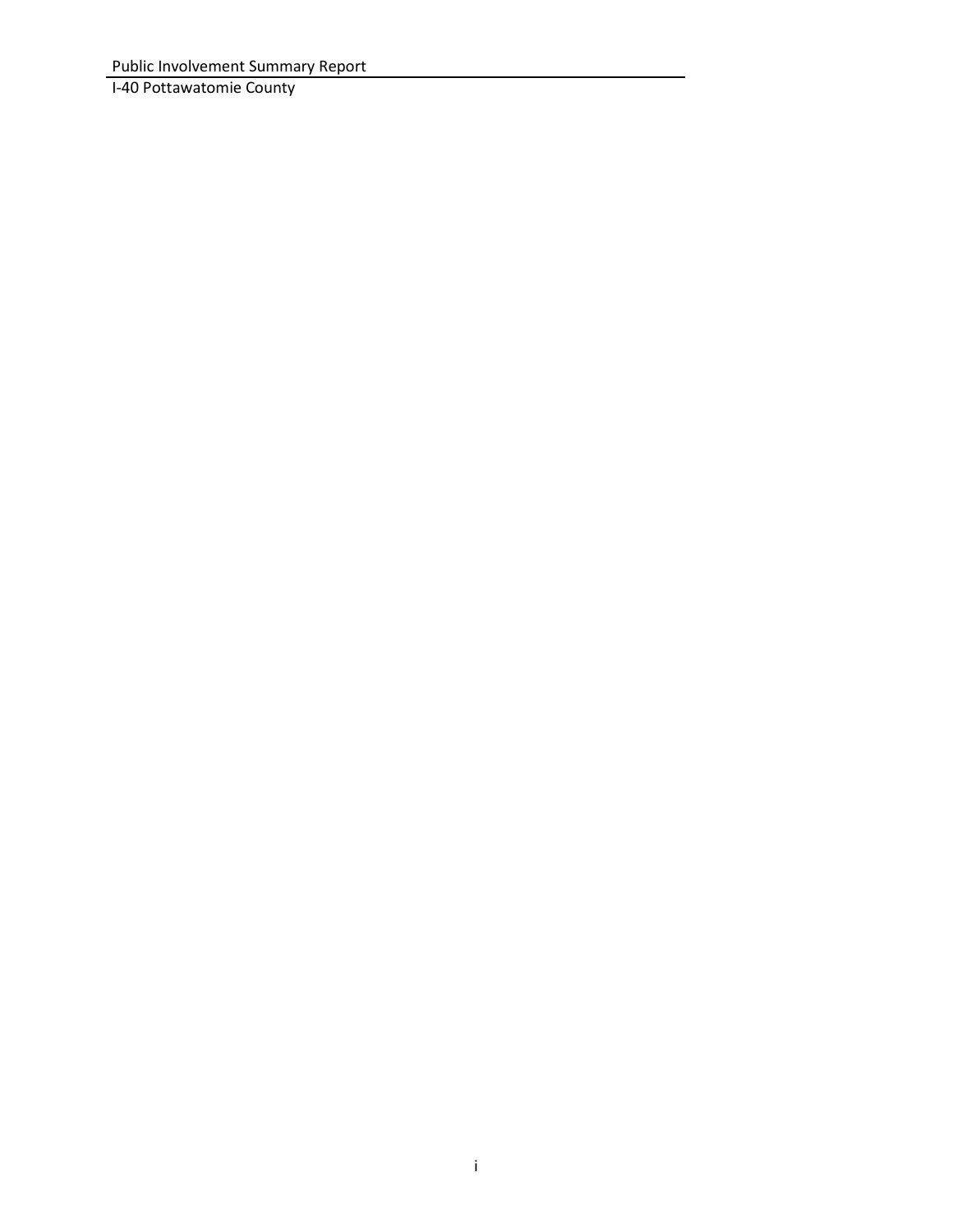# **EXECUTIVE SUMMARY**

This document summarizes the virtual public meeting and public involvement conducted for the I-40 project from the Oklahoma County Line, east approximately 7.5 Miles to US-177(US-270), in Pottawatomie County. The purpose of the public meeting was to present the plans for the project to the public and obtain input, describe the benefits of roundabouts and how they work, and outline the next steps and schedule for the project.

Due to concerns about the spread of COVID-19, ODOT held a virtual public meeting. The public meeting was held on-line between July 24 and August 14, 2020. Thirty-two (32) members of the public signed in to the public meeting through the website, although sign-in was not required. According to the website analytics, 1,000 unique users viewed the website over the 3-week virtual public meeting period. The four most viewed webpages were the home page, the plan view map page, the meeting presentation page, and the submit a comment page. In total, ninety-six (96) written comments were received during the virtual public meeting, including three (3) agency responses, forty-three (43) public comments were submitted through the website, thirty-eight (38) public comments were mailed on comment forms or emailed on digital comment forms, and twelve (12) public comments were submitted as an email. Commenters often commented on multiple topics.

Agency comments included the following:

- The Oklahoma Aeronautics Commission (OAC) commented that ODOT should refer to the CFR Title 14 Part 77.13.
- The Oklahoma Department of Environmental Quality (ODEQ) commented that no adverse environmental impacts under DEQ jurisdiction are anticipated.
- The Oklahoma Tourism and Recreation Department commented that the project will have no significant adverse impact on any federally funded park or recreation area or state park.

The majority of the public's comments were focused on topics related to concerns over the proposed roundabouts, the project extents, and property rights and acquisition. A summary of the received public comments is included as Table ES.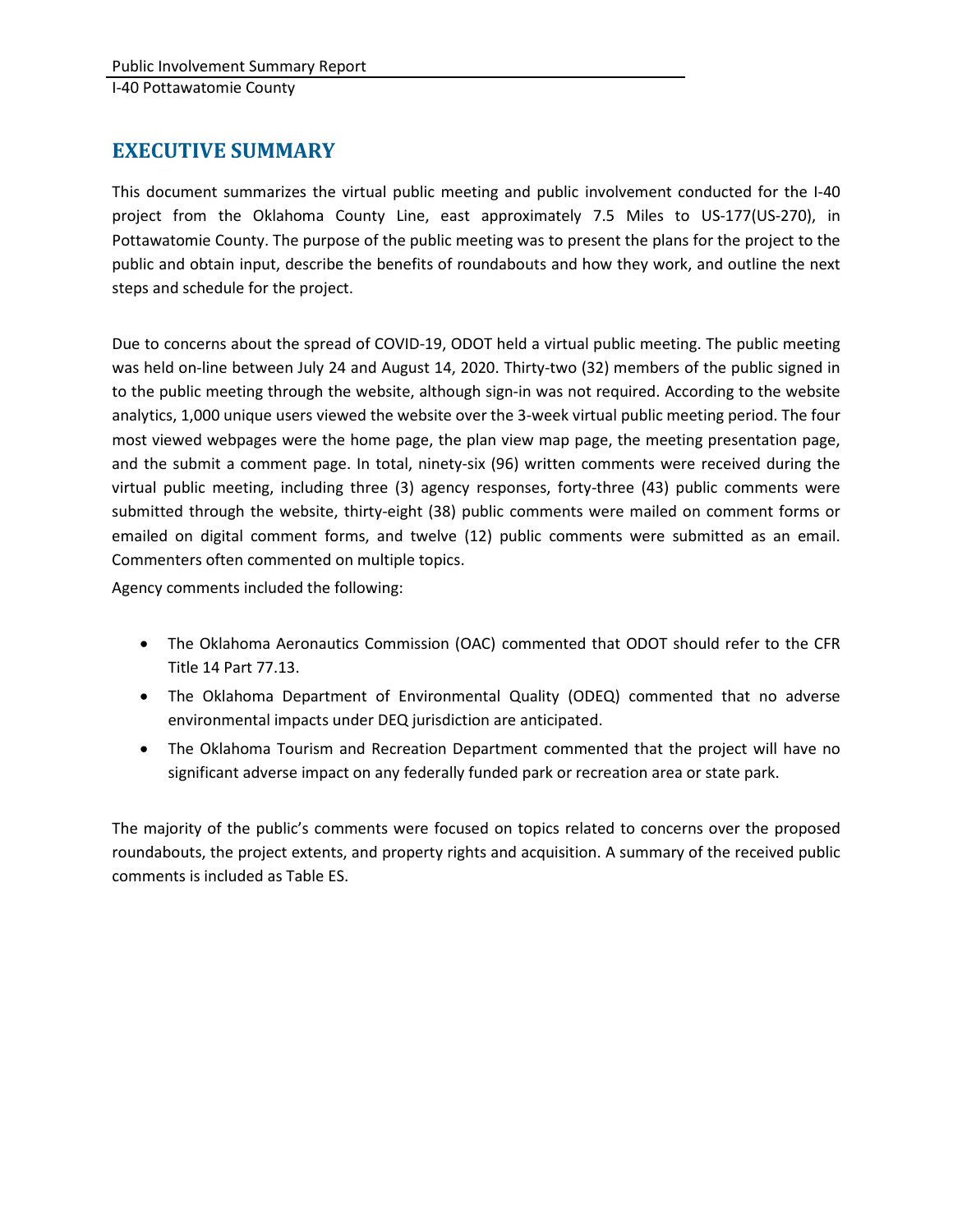| <b>Comment Topic*</b>                     | <b>Tally</b> |
|-------------------------------------------|--------------|
| Approves of the project                   | 38           |
| Disapproves of the project                | 5            |
| Concerns with roundabouts                 | 15           |
| Project extents                           | 14           |
| Property rights and acquisition           | 13           |
| Frontage road questions                   | 4            |
| Access from Arena Road to McLoud Road     | 3            |
| Project duration                          | 4            |
| I-40 safety concerns                      | 5            |
| Traffic noise concerns                    | 3            |
| Presence of utilities                     | 2            |
| Surface drainage concerns                 | 2            |
| <b>Stevens Road bridge</b>                | 3            |
| Paving material                           | 2            |
| Environmental                             | 1            |
| Wayfinding signage                        | 1            |
| Town Resolution of disapproval            |              |
| Concern unrelated to the proposed project | 17           |

#### **Table ES – Summary of Public Comments**

\*Some comments may cover multiple topics

The received public comments have been grouped together and summarized below by topic, and responses follow each topic.

# **Topic – Concerns with roundabouts**

**Topic Summary:** Multiple commenters expressed concern with the implementation of roundabouts because of either the local population's unfamiliarity with roundabouts, how they appear unsafe, or how they are unpreferred by some users.

**Response:** *ODOT has considered this intersection type because traffic studies suggest they increase safety, improve traffic flow, and also reduce cost. Although drivers may initially be unfamiliar with roundabouts, signage at the roundabouts help drivers recognize quickly how to navigate a roundabout. The proposed roundabouts are expected to reduce delay and collisions. Because they reduce the speed of through traffic, they also have been shown to reduce the severity of accidents that do occur. The three roundabouts on McLoud Road (SH-102 North) were specifically designed as an ultimate solution to accommodate the future traffic entering/exiting I-40 and accessing the new frontage road connecting SH-102 North to SH-102 South. Your comments and concerns are noted, and ODOT will consider alternative solutions that will accommodate traffic, with an eye towards future improvement.*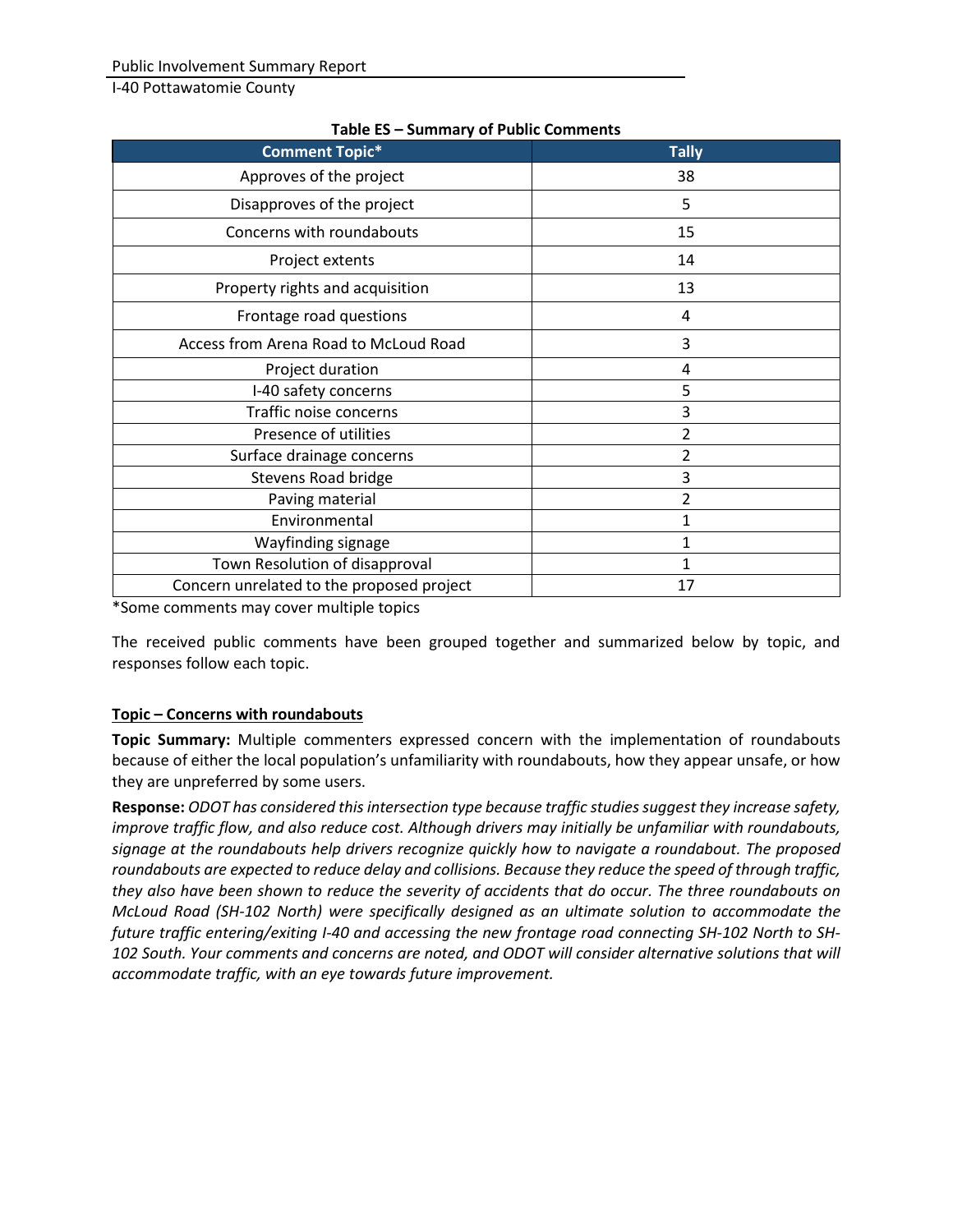### **Topic – Project extents**

**Topic Summary:** Multiple commenters asked why the proposed project extents or limits do not extend further west into Oklahoma County or further east.

**Response:** *The proposed project is part of ODOT's 8-year program which also includes widening the section of I-40 in Oklahoma County, which would complete the widening from I-240 to Shawnee.* 

## **Topic – Property rights and acquisition**

**Topic Summary:** Commenters are concerned about income from commercial signs on their property, relocation of any currently permitted signs, and how much of their property will be needed for the project.

**Response:** *ODOT is in the early design engineering phase and will consider methods to minimize impacts where possible. If ODOT cannot avoid the need to acquire portions of your property, details of any land acquisition, property relocation, or previously permitted signs can be negotiated and agreed to with agents of ODOT Right-of-Way and Utilities Division. These agents would meet with each affected property owner and be able to discuss concerns and negotiate a workable solution. ODOT is required to follow specific federally mandated guidelines with the goal of giving the property owner opportunities and options to get fair and equitable solutions and compensation.* 

### **Topic – Frontage roads questions**

**Topic Summary:** Commenters are concerned about who benefits from the proposed frontage road, its funding due to its proximity to the casino, and the possibility of additional frontage roads.

**Response:** *The frontage road will not be a private road for the nearby casino. The frontage road is being proposed to alleviate some of the traffic issues that may result from the removal of the I-40 bridges at Arena Road and Stevens Road and will remain a public road. This frontage road will be constructed only with the financial participation of local government entities. ODOT is in the process of obtaining cost participation agreements and we anticipate the entire construction cost of the frontage road will be paid by others.*

*In regard to additional frontage roads, 45th Street parallels I-40 on the south side and functions well to connect local traffic from SH-102 North to SH-102 South as a local reliever route and the location of the cemetery east of Stevens Road complicates adding a frontage to the south side of I-40. Due to the relatively lower amount of traffic, cemetery location, costs of additional construction and right-of-way acquisition, it has been determined that the construction of additional frontage roads would not be feasible at this time.*

# **Topic – Access from Arena Road to McLoud Road**

**Topic Summary:** Commenters are requesting an access road from Arena Road to McLoud Road to provide access to the City of McLoud for citizens and emergency vehicles because of the removal of the bridges on Arena Road and Stevens Road. Additionally, this will limit access to the McLoud reservoir.

**Response:** *A study of the traffic patterns within the proposed project area led to the location and design of the proposed frontage road between McLoud Road and SH-102 South. The Stevens Road bridge and the Arena Road bridge were selected to be removed based on traffic studies of the proposed project area and the low traffic amounts at these locations. Primary access to the reservoir is off EW-113 and the majority of the high volume is local traffic which may be northbound SH-102 to EW-113 and higher volume southbound Fishmarket Road to EW-113. Additionally, 45th Street parallels I-40 on the south side and functions well to connect local traffic from SH-102 North to SH-102 South as a local reliever route.*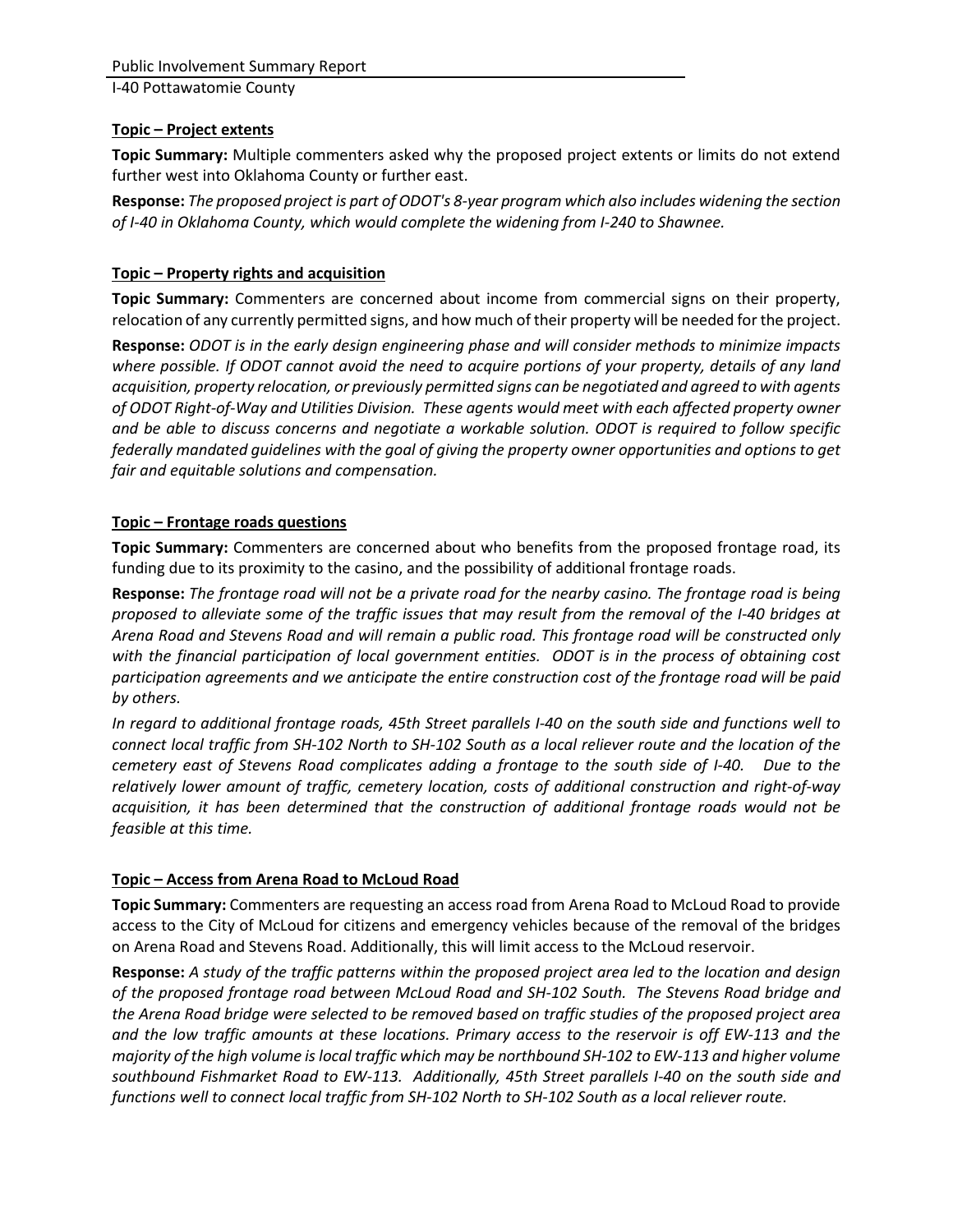#### **Topic – Project duration**

**Topic Summary:** Commenters are concerned about the length of time it will take to complete the project.

**Response:** *Construction for the whole 7.5-mile long project is proposed to be phased as three distinct parts described as the middle project, the west project, and the east project. Construction is scheduled to begin in 2022 for the middle project (near McLoud Road and Stevens Road), in 2023 for the west project (near Fishmarket Road and Arena Road), and 2026 for the east project (near the North Canadian River and Bethel Rd). Construction on the east project is scheduled to be completed by 2028.*

### **Topic – I-40 safety concerns**

**Topic Summary:** Commenters had various questions regarding the safety of the design and construction of the proposed project along I-40. Comments included questions about shoulder width, safety of nearby residences, and speed limits.

**Response:** *ODOT appreciates your input. ODOT is designing the proposed improvements in conformance with numerous safety standards set by the Federal Highway Authority Administration (FHWA) and ODOT. It is ODOT's mission to provide a safe, economical, and effective transportation network for the people, commerce, and communities of Oklahoma.*

# **Topic – Traffic noise concerns**

**Topic Summary:** Commenters are worried about noise pollution from the completed project.

**Response:** *A Traffic Noise Study was completed according to FHWA and ODOT policies and procedures using FHWA Traffic Noise Model version 2.5. Results of the analysis indicated that noise barrier walls ranging up to the maximum of 22 feet were not feasible and/or reasonable in accordance with ODOT noise policy for noise walls. Noise mitigation will not be included with the proposed project.*

# **Topic – Presence of utilities**

**Topic Summary:** ONEOK has no facilities within the proposed project area, but they have four (4) pipelines that cross I-40 within the project area.

**Response:** *After the project design plans are prepared, ODOT Utilities Branch will be in contact to discuss potential conflicts with existing utilities.*

# **Topic – Surface drainage concerns**

**Topic Summary:** Several commenters had questions or concerns about water drainage during construction and flooding concerns near McLoud Road and I-40.

**Response:** *The proposed project includes drainage improvements within the existing and proposed rightof-way to facilitate the widening of I-40. The proposed drainage improvements will be designed to convey stormwater and stream flows at both existing and new culverts and bridges.*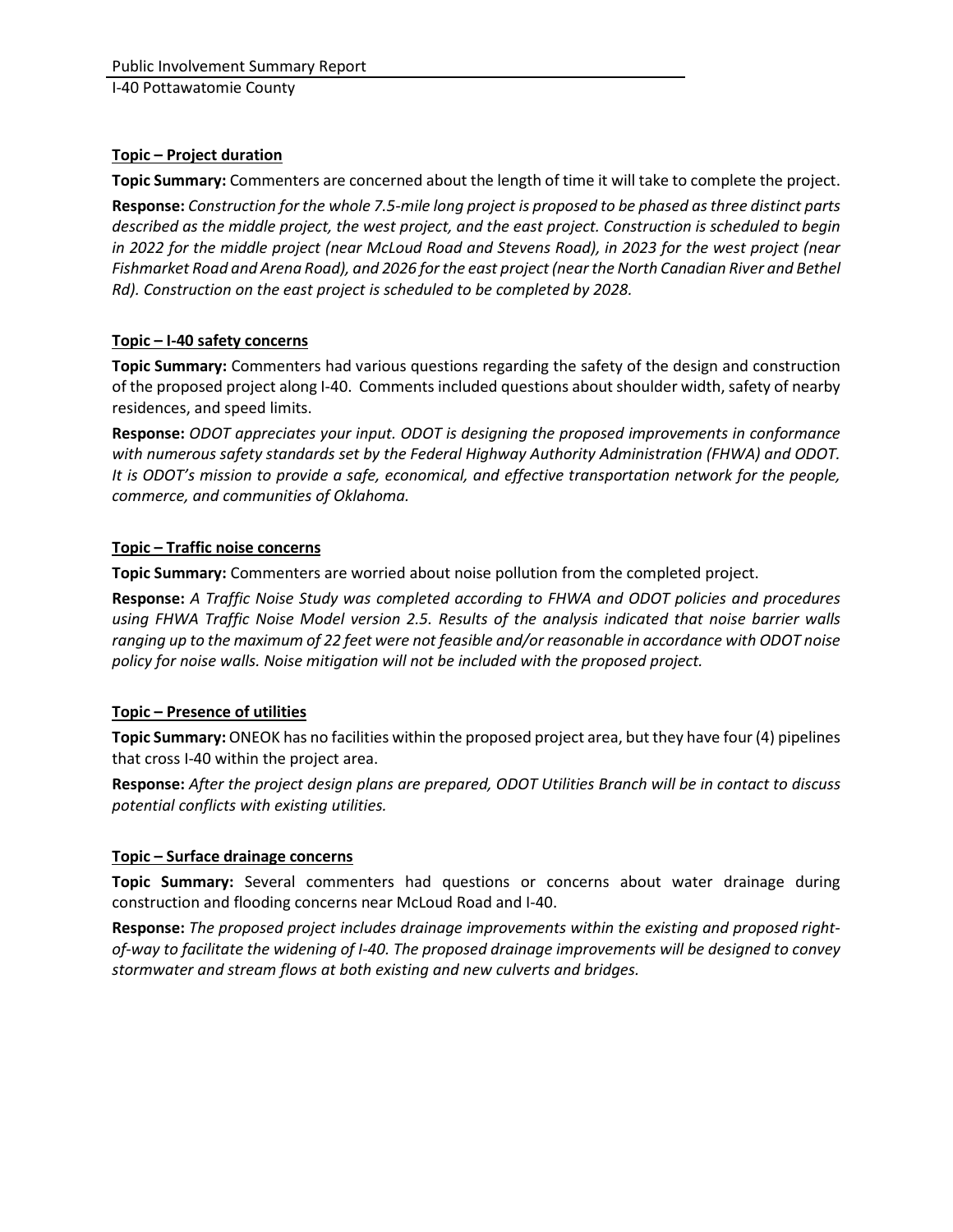#### **Topic – Stevens Road bridge**

**Topic Summary:** Multiple commenters are against the removal of the Stevens Road bridge because of their frequent usage, including the need to move farming equipment.

**Response:** *The Stevens Road bridge and the Arena Road bridge were selected to be removed based on traffic studies of the proposed project area and the low traffic amounts at these locations. 45th Street parallels I-40 on the south side and functions well to connect local traffic from SH-102 North to SH-102 South as a local reliever route.*

#### **Topic – Paving Material**

**Topic Summary:** Multiple commenters voiced their preference for a certain paving material, some wanting concrete and some wanting asphalt.

**Response:** *The proposed project proposes to use asphalt. Although concrete roads are more durable than asphalt roads, concrete roads are more expensive to install and maintain. Asphalt roads are easier to maintain during inclement winter weather and provides better safety of the vehicle against snow and skidding.*

### **Topic – Environmental**

**Topic Summary:** One commenter opposes the removal of beautiful and natural native habitats/woodlands.

**Response:** *ODOT is committed to minimizing environmental impacts. Steps were taken in the environmental review and preliminary design process to minimize or avoid protected natural resources and tree removal during this project.*

#### **Topic – Wayfinding Signage**

**Topic Summary:** The City of Shawnee would like signage to Twin Lakes Recreation Area.

**Response:** *ODOT has guidelines with regard to wayfinding signage, and restrictions, particularly on this type of signage on the interstate. ODOT Division 3 will consider this and would be happy to discuss this topic in more detail as the project progresses to see where we can accommodate your request in the ways that are permissible under the guidelines.*

#### **Topic – Concern unrelated to the proposed project**

**Topic Summary:** Commenters had questions on many topics that are unrelated to the proposed project. Topics unrelated to the proposed project mostly pertained to the portion of I-40 near the Harrah-Newalla Road exit, which is west of the project limits. Other topics involved various traffic control measures at county road intersections in the general vicinity.

**Response:** *Thank you for participating in our public involvement process. Although this concern is not within the proposed project area, we have documented your concern and will take it under consideration.*